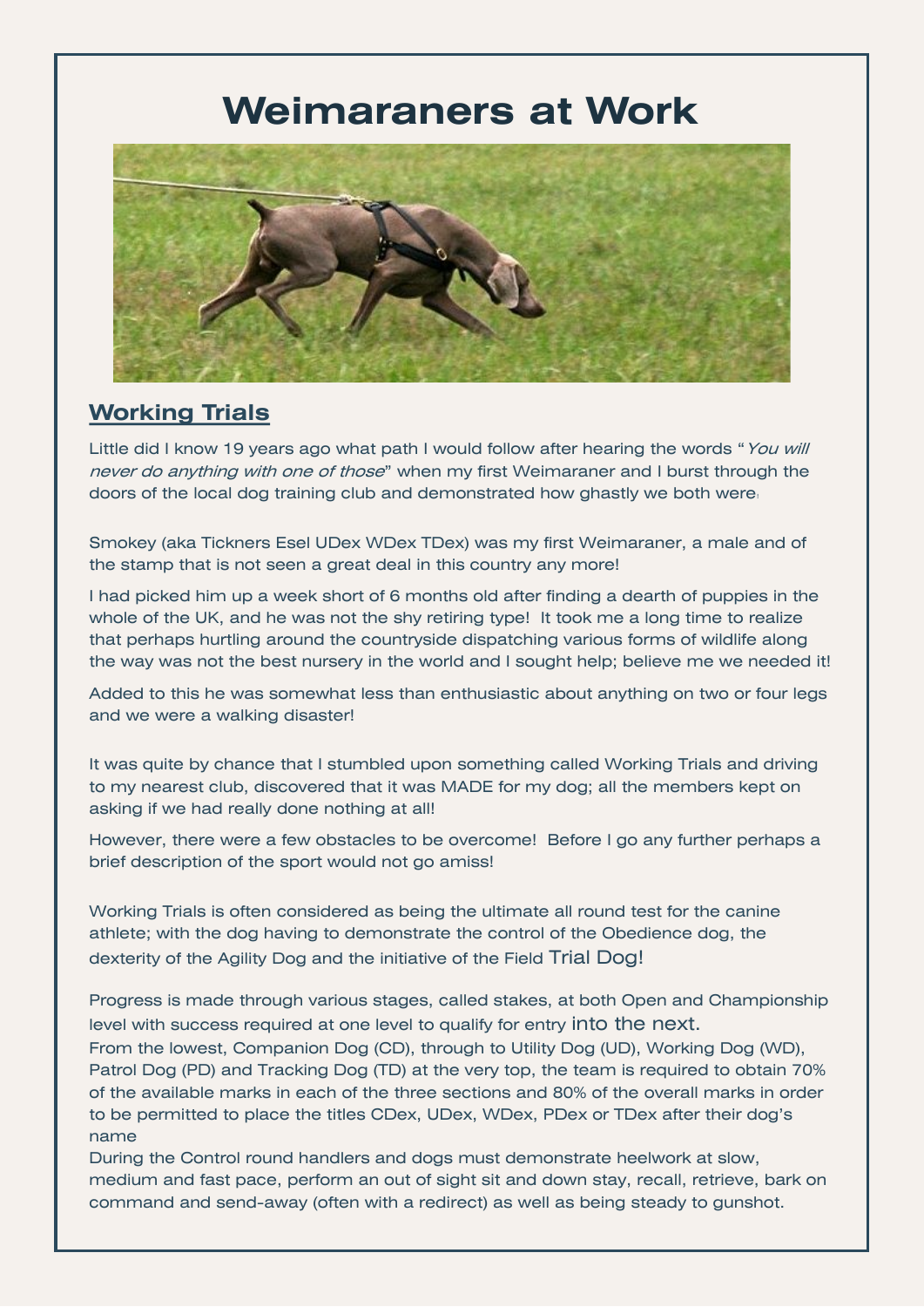The Agility section requires a dog to clear a 3ft hurdle and a 9ft long jump as well as a 6ft scale obstacle that must be tackled twice. (These jumps are meant to represent what an "operational" dog and handler may come across in real life eg a gate, ditch or wall).



The final part of the equation consists of nose-work where the dog must follow a trail laid by a track layer (who is a stranger to the dog), walking a pre determined "pattern" designed by the judge. The track is approximately half a mile long and may be laid on



grassland, stubble, plough, etc. As the dog follows the track, it has to recover between 2 to 3 articles placed along it by the track layer. The tracks are  $\frac{1}{2}$ , 1  $\frac{1}{2}$ , 2 and 3 hours old in UD, WD, PD and TD respectively. The CD stake does not include a track.



The other component of the nose-work is the search square, where the dog has to search and retrieve 3/4 articles placed in a 15/25 yard square in 4/5 minutes respectively.

In the PD stake, in addition to the above, the dog has to quarter the ground for a hidden person, complete a test of courage, escort a person following a search by the handler, detain a running person and perform a recall from a running person.

Two wins in Championship TD and/or PD stakes enable the dog to bear the title of Working Trial Champion. (WT Ch).

Weimaraners are eminently suited to this discipline as they have the noses for both air scenting and tracking plus they make light work of the jumps. The control section is usually the most challenging for them, especially on the send-away where, if not carefully taught, the dog can start to hunt for wildlife and switch off from the task at hand.

The issue that proved to be the nemesis for my dog was the down stay; without it one could not qualify as you need a minimum of 25/35 marks in the Control section to qualify; many was the time we ended up on 24.5 without the 10 marks for the down stay; which demonstrated a) how good the rest of his work was, and b) that if we did not get it sorted we may as well give up the ghost (if you will pardon the pun)!I took him out of trials for 15 months and when we re-entered he never failed another one in, rain, wind, sun and even snow! Eventually we qualified TDex, winning or being placed in all the stakes along the way and, after he followed it up with a  $5<sup>th</sup>$  place I retired him and worked his kennel mate Vera (aka Fursdon Fabrication CDex UDex) who I lost to torsion just before she was 5 at the peak of her training.